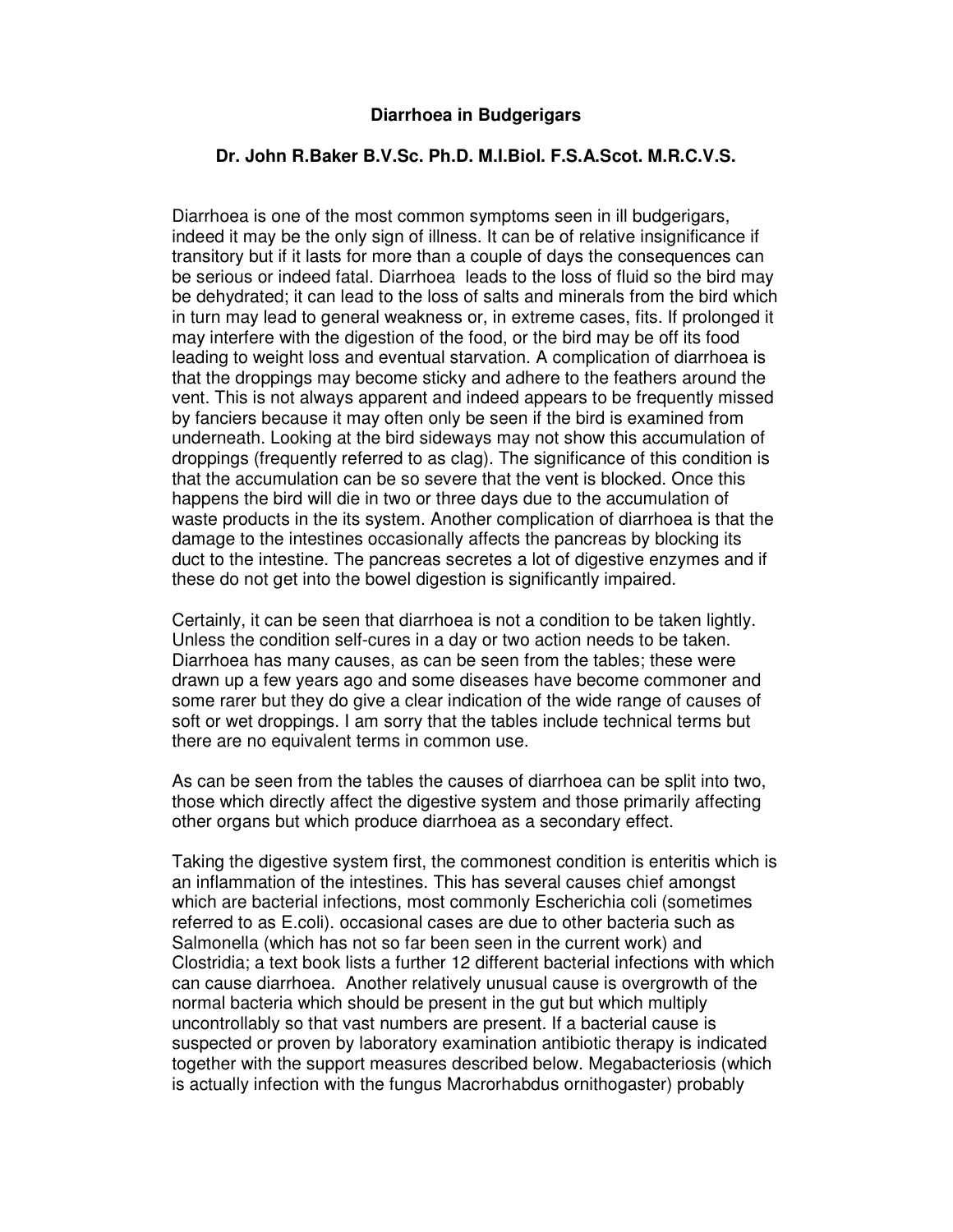needs no explanation; in this condition the diarrhoea is usually not severe and is frequently of a light brown colour.

Gizzard abnormalities were common but are now rarely seen. In this condition the lining of the gizzard which is very important in the breaking up of the food degenerates and becomes soft. The cause of this is not known and there is no specific treatment. Other of the less common causes include villous atrophy and villous fusion. The villi (small finger-like projections from the wall of the intestine increasing the surface area through which the food is absorbed) are affected in both villous atrophy (in which the villi are shortened or occasionally absent) and villous fusion means that the bird is unable to absorb food efficiently and the poorly-digested food material may result in diarrhoea. The bird with flaccid vent had the opening to the intestine permanently partially open so droppings were passed out without spending time in the lower intestine which is needed for water to be absorbed thus resulting in wet droppings. A bowel infarction occurs when for some reason the blood supply to the gut is cut off and that section of the bowel dies. The other condition in the table are probably self explanatory, the cases of worms were all due to round worms; flukes and tapeworms have also been recorded by other authors.

Of the non-digestive system causes of diarrhoea some appear to act by displacing the intestines and thus interfering with their function; this particularly applies to the cancers listed which are often quite large before causing illness and death; the case of cystic ovary probably acted in the same way. It is debatable whether the cases of kidney malfunction resulted in true diarrhoea as in these the urine contained excessive water; sometimes the faeces and the urine get mixed before or during being passed out resulting in the droppings being wet. The liver is, amongst other things, the organ which produces substances which aid in the breakdown of fats in the diet. If the liver is inflamed smaller amounts of these substances are produced and diarrhoea may result. Egg peritonitis results in infection and inflammation in the body cavity and the outside of the intestine will be affected resulting in disturbed function.

Other conditions which can give rise to diarrhoea are listed by other authors but have not been seen by me. Others include the overuse of antibiotics which can lead to the killing off of the 'good' bacteria and their replacement by disease-causing ones or a ;lack of intestinal bacteria which are important in the proper digestion of the food. Sudden changes in the diet can result in diarrhoea again probably resulting in effects on the 'good' bacteria numbers. Stress and disturbances of the feeding regime such as when birds are moved from one premises to another or when taken to shows can have similar effect. There are a number of viral causes of diarrhoea; indeed one author lists 18; these are often difficult and very expensive to diagnose so that it is rarely undertaken except in the cases of serious outbreaks. A number of protozoa, minute parasites, are another cause. The commonest of these is said to be Giardia but this condition is very difficult to diagnose, I have seen no proven cases in budgerigars but have seen it in a few of the larger parrots.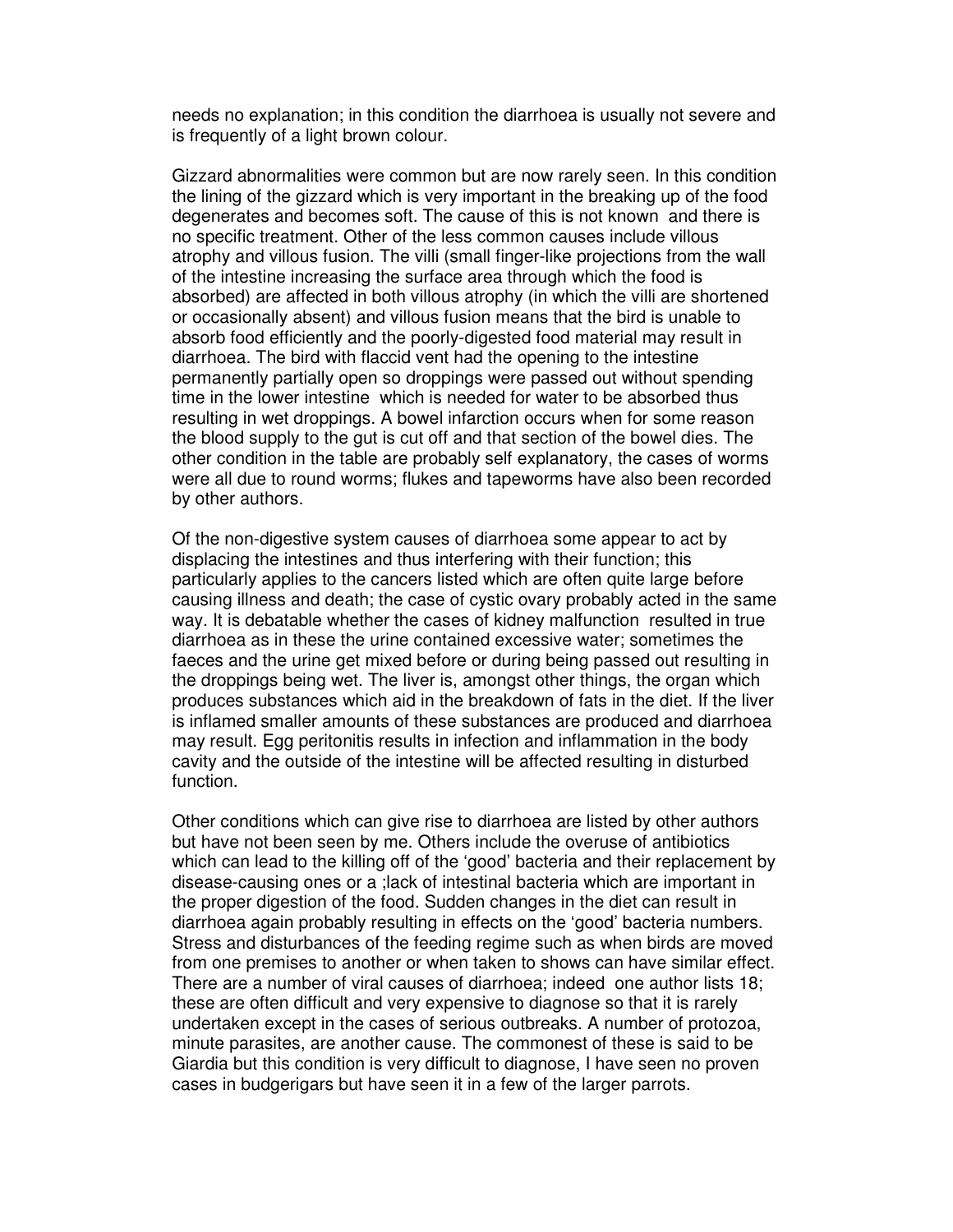Of the diseases listed in the table only enteritis, megabacteriosis, fungal infections of the gizzard and worms have specific remedies using antibiotics and antifungal agents. In order for these to work well the birds need nursing support as do those with conditions without specific remedies. For a nonspecific treatment cold sweet black tea works well in a number of cases, the tannin in the tea acts as a coating for the intestine, the sugar acts as an energy source and the fluid will replace any water lost. In more serious cases more active treatment is called for. The affected bird should be kept warm as seriously affected birds probably die of hypothermia as they lack sufficient energy reserves to keep themselves warm and in those that do warmth will conserve their energy supplies. It is important to supply water and if the bird is not drinking this should be given by crop tube. Up to 4ml of water should be given a day in divided doses, the addition of two teaspoons of sugar and a pinch of salt will help. Obviously the energy supplies need to be maintained. There are a number of proprietary easily-digested foods some specifically designed for birds. The bird should be tempted with a variety of foods to try and get them to eat; soaked millet sprays will often be taken when other foods are refused.

Probiotics and prebiotics have a role to play. I tend to use these as a followup to other treatments in order to try to re-establish the normal gut bacteria and they are also useful in cases of non-specific diarrhoea such as when the bird is moved or shown when the gut bacterial populations can be altered. It is probably of little use if given with antibiotics as the bacteria probiotics contain can be killed off. On a few occasions I have treated birds emulsifying droppings from a healthy bird in water and giving it by crop tube; this again is an attempt to replace the lost gut flora.